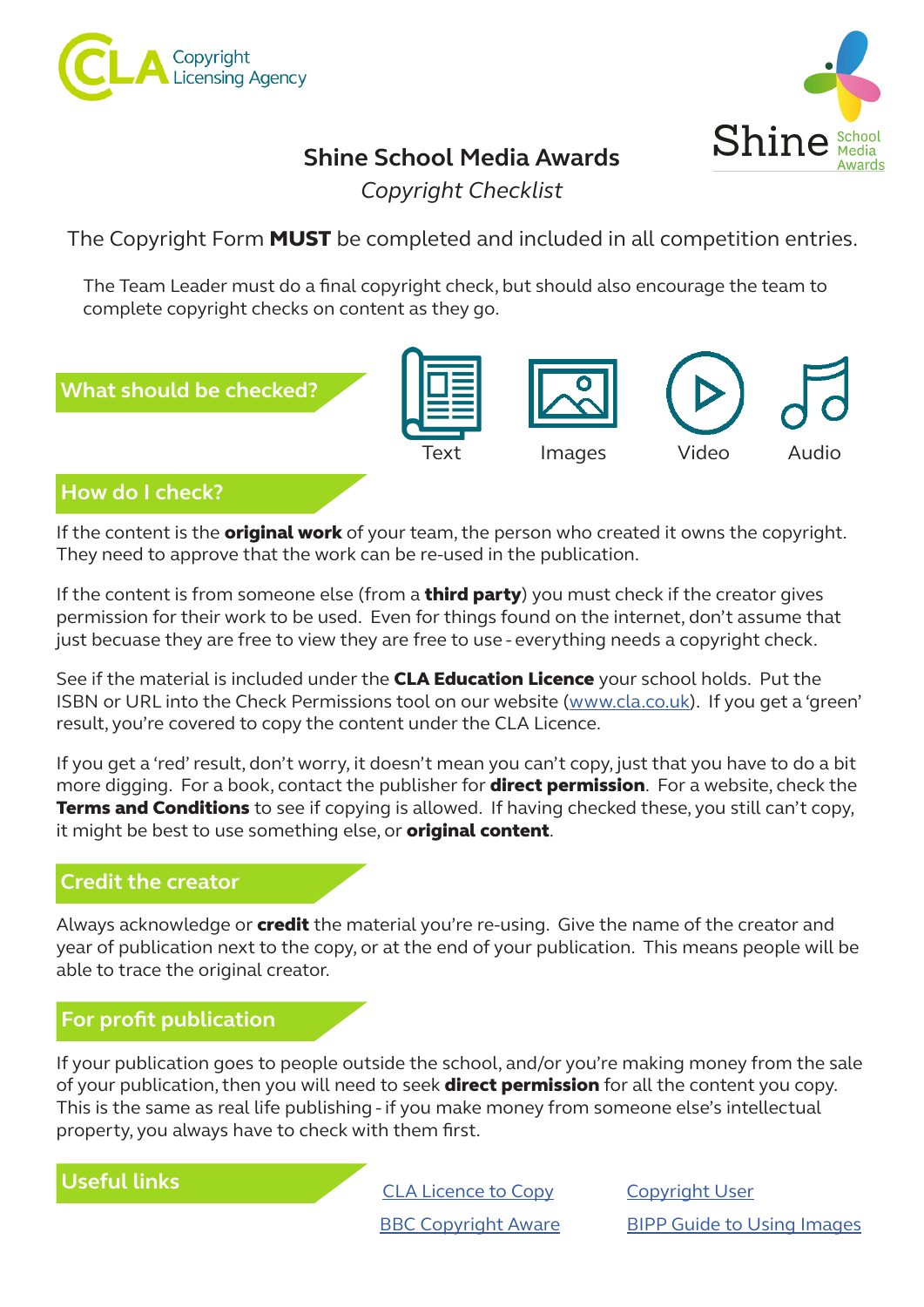| <b>Item Description</b>                                                       | <b>Item Type</b> | <b>Page</b> | <b>Source</b>                                 | <b>Credit</b>                        | <b>Permission</b>                                            |
|-------------------------------------------------------------------------------|------------------|-------------|-----------------------------------------------|--------------------------------------|--------------------------------------------------------------|
| Feature article 'Why 16 year olds Text<br>deserve to vote'                    |                  | p.10        | Original Content                              | Anisha Chowdery: 2021   Yes - Direct |                                                              |
| Feature article 'Jessica Ennis-Hill:   Photo<br>Britain's greatest athelete?' |                  | p.16        | Women's Fitness Magazine   Harry Clarke: 2012 |                                      | l Yes - CLA Licence                                          |
| Film review 'Red Riding Hood'                                                 | Poster           | p.12        | Google images<br>www.imdb.com                 | <b>Warner Bros</b>                   | $\vert$ It was free from the internet<br>No-find alternative |

When you find an image from the internet, remember that a search engine is not the source. The search engine draws results from elsewhere, so you have to go and check the **original source** to see if copying is allowed. In this example, Google found the poster, but it's *from* IMDb.com.

Therefore you have to check the **Terms and Conditions** of the source site to see if you can use their picture in your publication. The IMDb Ts and Cs say this:

#### Copyright

All content included on this site in or made available through any IMDb Service, such as text, graphics, logos, button icons, images, audio clips, video clips, digital downloads, data compilations, and software, is the property of IMDb or its content suppliers and **protected by United States** and international copyright laws. The compilation of all content included in or made available through any IMDb Service is the exclusive property of IMDb and protected by U.S. and international copyright laws.

The credit that IMDb has included for the picture is (c) 2011 Warner Bros Entertainment Inc. All rights reserved.

All this means that you do not have permission to use the photo. Instead you could:

- Contact the rightsholder (Warner Bros) directly to ask permission;
- Look for the image on sites that are covered by the CLA Education LIcence;
- Look on free image bank sites with permissions to use the pictures in your own work;
- Create your own content

**Thank you for taking the time to check copyright permissions. It means a lot to creators.**